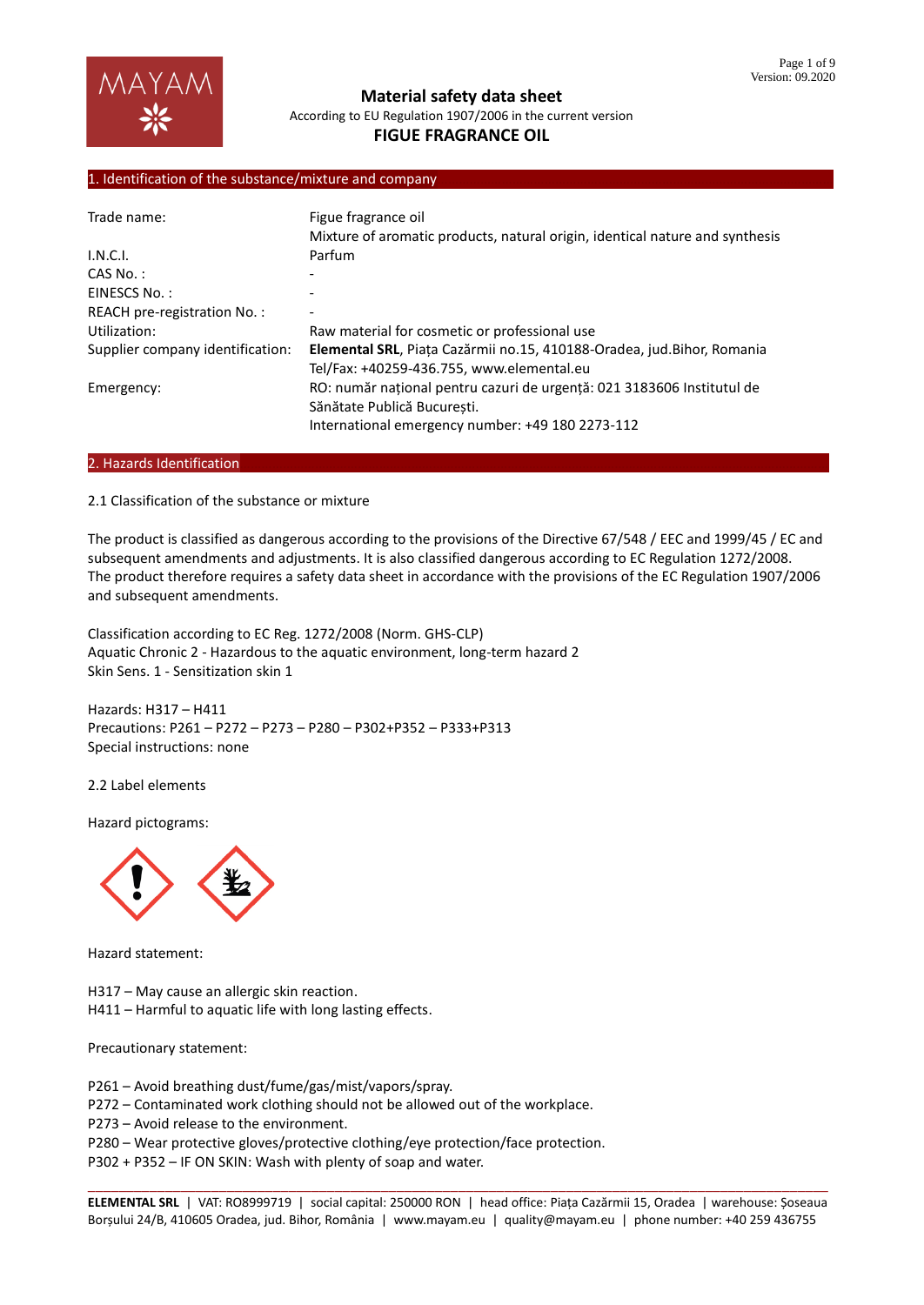

P333+P313 – If skin irritation or rash occurs: Get medical advice/attention.

Special instructions: none

2.3 Other hazards

Not applicable

### 3. Declaration of ingredients

The product contains the following ingredients:

| <b>Substance</b>   | C.A.S.        | <b>EINECS</b> | <b>Hazard symbols</b> | Percent % |
|--------------------|---------------|---------------|-----------------------|-----------|
| Cedrenol           | $77 - 53 - 2$ | 201-035-6     | H411                  | $[1-5]$   |
| alpha-Cedrene      | 469-61-4      | 207-418-4     | H304, H400, H410      | $[1-5]$   |
| beta-Caryophyllene | 87-44-5       | 201-746-1     | H304, H317, H413      | $[0-1]$   |

# 4. First aid measures

### 4.1 Description of first aid measures

In general, in case of doubt or if symptoms persist, always call a doctor. General advice: Move out of the danger zone. Show this safety data sheet to the doctor in attendance. Do not leave the victim unattended.

In case of contact with skin: Remove contaminated clothing and wash skin thoroughly with soap and water. Beware of the product that may remain between the skin and clothing, watch, shoes ... In case of an allergic reaction, consult a doctor. When the contaminated area is large and / or if skin lesions appear, seek medical attention. In case of contact with eyes: Rinse with plenty of water for at least 15 minutes (while holding eyelids apart). Seek medical attention if irritation persists or if tissue damage occurs.

In case of inhalation: Take the person to fresh air, if difficulty of breathing persists, seek medical attention. In case of ingestion: Do not swallow. If a small quantity is swallowed (no more than one mouthful), rinse the mouth with water and consult a doctor. Seek immediate medical attention and show the label to the physician. In the event of accidental ingestion seek medical attention.

4.2 Main symptoms and effects, both acute and delayed Take into account the hazard and precautionary statements.

4.3 Indication to consult a physician immediately or any special treatments

Skin contact: Wash off immediately with plenty of soap and water, then rinse with clear water.

Eye contact: Rinse with plenty of water (15 minutes with open eyelids) then wash with an eye lotion. In case of cloudy vision, consult an ophthalmologist.

In case of ingestion: If symptoms persist, consult a doctor.

Contaminated clothing: Remove contaminated clothing and only reuse it after decontamination.

### 5. Fire fighting measures

5.1 Means of extinction

Suitable extinguishing media

\_\_\_\_\_\_\_\_\_\_\_\_\_\_\_\_\_\_\_\_\_\_\_\_\_\_\_\_\_\_\_\_\_\_\_\_\_\_\_\_\_\_\_\_\_\_\_\_\_\_\_\_\_\_\_\_\_\_\_\_\_\_\_\_\_\_\_\_\_\_\_\_\_\_\_\_\_\_\_\_\_\_\_\_\_\_\_\_\_\_\_\_\_\_\_\_ **ELEMENTAL SRL** | VAT: RO8999719 | social capital: 250000 RON | head office: Piața Cazărmii 15, Oradea | warehouse: Șoseaua Borșului 24/B, 410605 Oradea, jud. Bihor, România | www.mayam.eu | quality@mayam.eu | phone number: +40 259 436755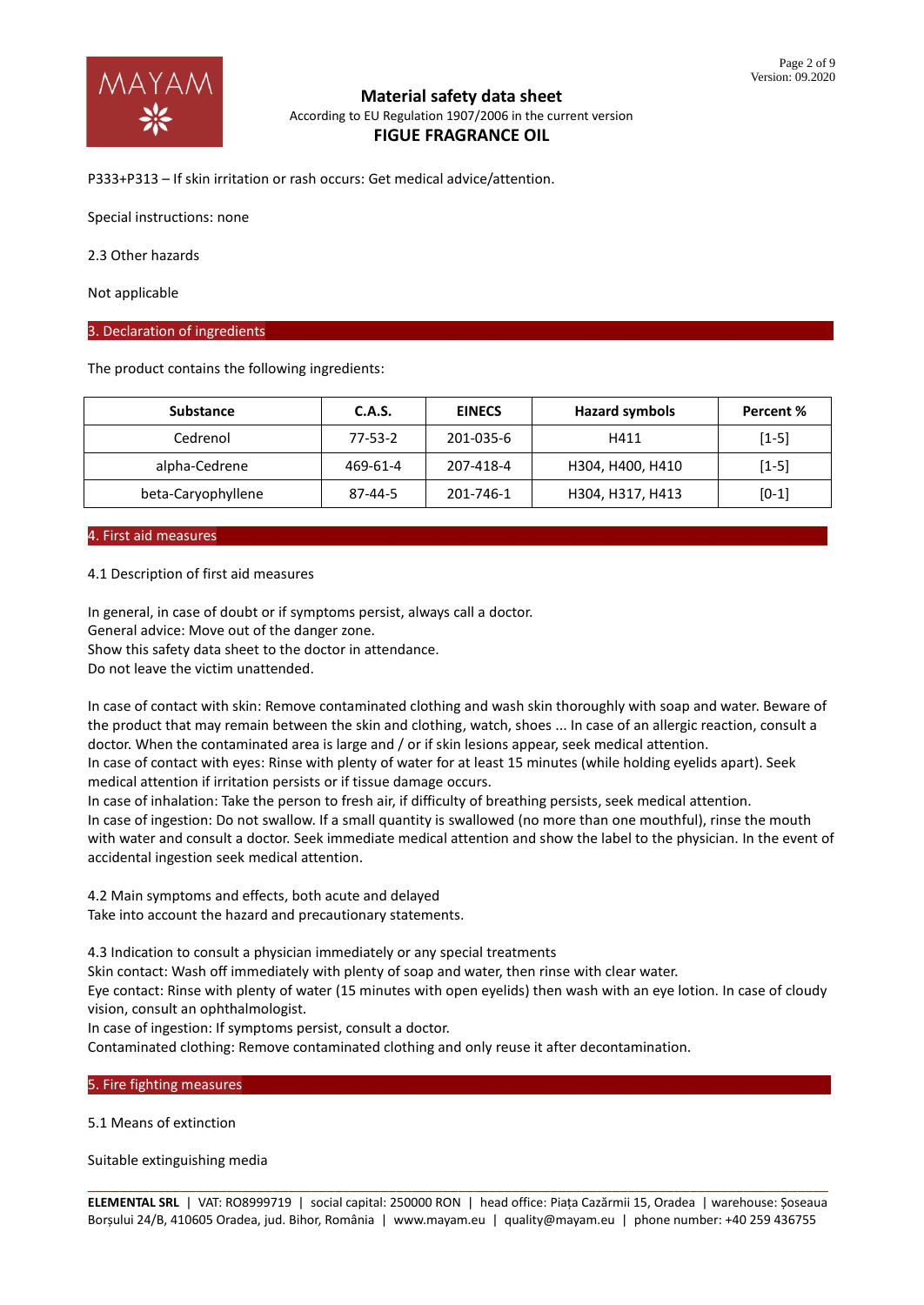

In case of fire, use:

- Dry chemical powder
- Alcohol resistant foam
- Carbon dioxide (CO2)
- Water spray or water mist

Unsuitable extinguishing media In case of fire, do not use: - Water jet

Do not inhale the fumes. In case of insufficient ventilation, wear suitable respiratory protection.

5.2 Special hazards arising from the substance or mixture

Flammability class: the product is not flammable. A fire will often produce a thick black smoke. Exposure to decomposition products can involve health risks.

Do not inhale the smoke. In the event of fire, the following may form: - Carbon monoxide (CO) - Carbon dioxide (CO2) Prevention: no smoking, no open flame

5.3 Recommendations for fire-fighters

Never use a direct water jet.

Special protective equipment for fire-fighters: Wear self-contained breathing apparatus for fire-fighting, if necessary. Additional information: Standard procedure for chemical fires.

Use extinguishing media appropriate to local conditions and the surrounding environment.

6. Accidental release measures

6.1 Personal precautions, protective devices and emergency procedures

Refer to the protective measures listed in sections 7 and 8 For non-emergency personnel:

- Wear appropriate protective equipment (section 8) to prevent skin contamination, eyes and personal clothing;

- Remove sources of ignition, ventilate sufficiently
- Evacuate the area if necessary or contact an expert

For emergency personnel:

Emergency personnel will be equipped with appropriate personal protective equipment (Refer to section 8).

6.2 Environmental precautions

Prevent the product from entering drains, superficial drains, groundwater and confined areas. In case of such contamination inform the competent authorities.

6.3 Methods and materials for containment and remediation

Absorb spilled product with inert absorbent material (sand, vermiculite, diatomaceous earth). Collect most of the resulting material and deposit it in containers for disposal. Prevent entry into sewers or waterways.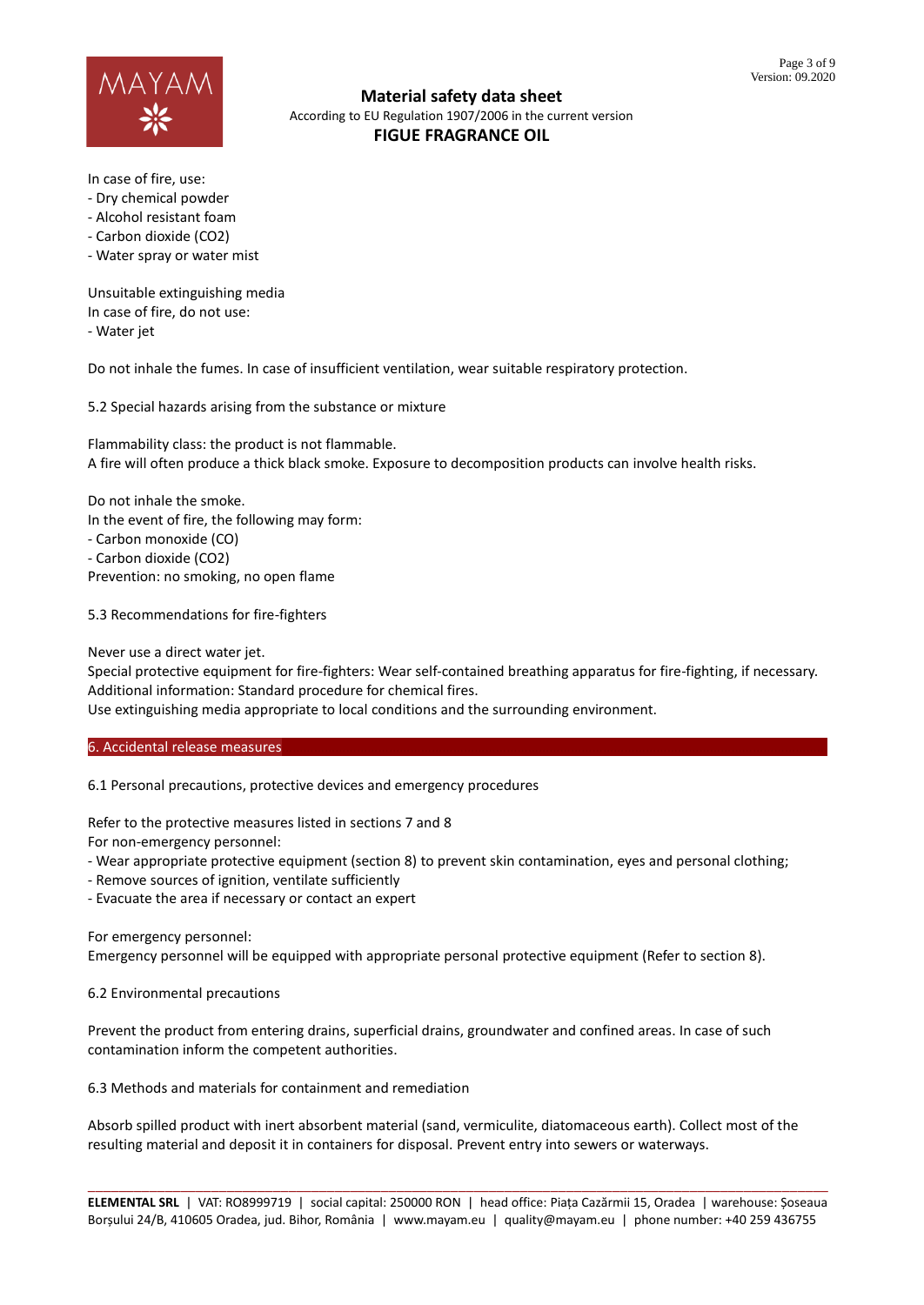

## 6.4 Reference to other sections

No data available

## 7. Handling and storage

## 7.1 Precautions for safe handling

Use in well-ventilated places. Do not eat, drink or smoke during use product handling. Always wash your hands before and after use. Use protective clothing.

Close container after use. Wash your hands after every use. Remove and wash contaminated clothing before reuse. Do not inhale vapors / dust. Do not eat, drink or smoke in the work areas. Reproduce the labeling if decanting into another container.

Fire prevention: Never vacuum up this material. Prohibit access to unauthorized personnel. Recommended equipment and procedures: For personal protection, see section 8. Observe the precautions indicated on the label as well as the labor protection regulations.

Prohibited equipment and procedures: It is forbidden to smoke, eat and drink in the premises where the material is used.

7.2 Conditions for safe storage, including any incompatibilities

Avoid unnecessary exposure. Keep away from food. Store in well-filled, tightly closed containers, away from any heat source, extreme temperatures or direct sunlight. Do not reuse empty containers. Keep the closed containers when not in use. Respect the general rules of incompatibility with regard to storage.

7.3 Specific end uses No data available

## 8. Exposure controls / personal protection

8.1 Control parameters

No data available

8.2 Exposure controls



Use clean and properly maintained personal protective equipment.

Store personal protective equipment in a clean place away from the work area.

When using, do not eat, drink or smoke. Remove and wash contaminated clothing before reuse. Ensure adequate ventilation, especially in confined areas.

Hand protection: Protect hands with category I work gloves (ref. Directive 89/686 / EEC and standard EN 374) such as latex, PVC or equivalent.

Skin protection: Avoid contact with the skin. Wear chemical protective clothing impervious to liquids (type 3) conform to standard NF EN14605 to avoid any contact with the skin. If there is a risk of splashing, wear chemical protective

\_\_\_\_\_\_\_\_\_\_\_\_\_\_\_\_\_\_\_\_\_\_\_\_\_\_\_\_\_\_\_\_\_\_\_\_\_\_\_\_\_\_\_\_\_\_\_\_\_\_\_\_\_\_\_\_\_\_\_\_\_\_\_\_\_\_\_\_\_\_\_\_\_\_\_\_\_\_\_\_\_\_\_\_\_\_\_\_\_\_\_\_\_\_\_\_ **ELEMENTAL SRL** | VAT: RO8999719 | social capital: 250000 RON | head office: Piața Cazărmii 15, Oradea | warehouse: Șoseaua Borșului 24/B, 410605 Oradea, jud. Bihor, România | www.mayam.eu | quality@mayam.eu | phone number: +40 259 436755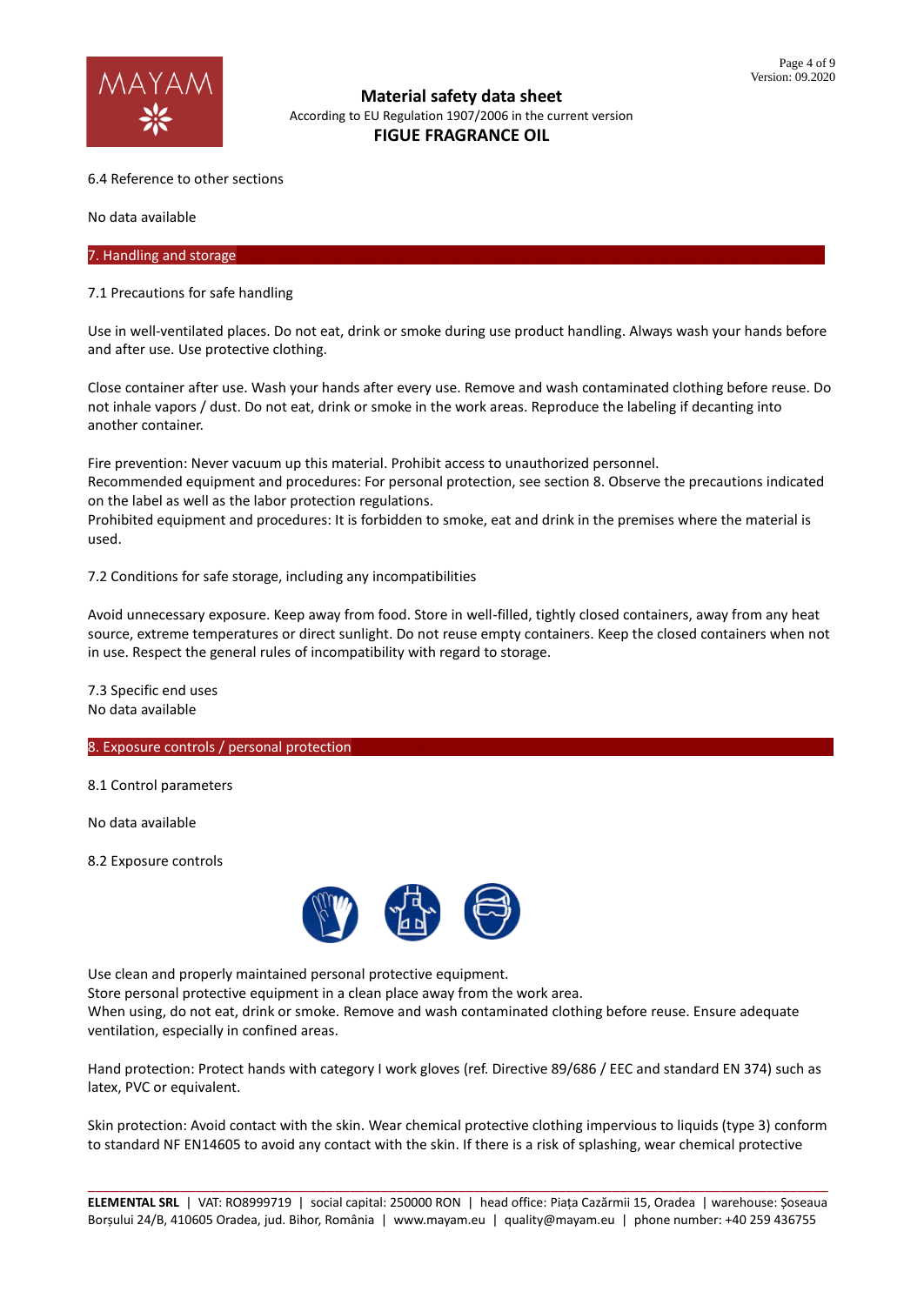

clothing (type 6) in accordance with NF EN13034 standard to avoid any contact with the skin. Staff personnel will wear a regularly cleaned work uniform. Wash with soap and water after removing protective clothing. Respiratory protection: In the absence of adequate ventilation, wear self-contained breathing apparatus. Eye protection: Avoid contact with eyes. Use eye protection designed against splashing liquid. Before any handling, it is necessary to wear safety glasses in accordance with the NF standard EN166.

# 9. Physical and chemical properties

9.1 Information on physical and chemical properties

Appearance: Liquid Color: Colorless to pale yellow Odor: Fruity Relative density (d20/20): [1.1000 ; 1.1400] Refractive index at 20°C: [1.4300 ; 1.4700] Flash point (°C): +116.3°C

9.2 Other information None

### 10. Stability and reactivity

Stable under normal conditions of use.

10.1 Responsiveness No dangerous reactions known.

10.2 Chemical stability No data available

10.3 Possibility of dangerous reactions No data available

10.4 Conditions to avoid No data available

10.5 Incompatible materials No data available

10.6 Hazardous decomposition products Thermal decomposition / conditions to be avoided: No decomposition if used according to specifications. Hazardous decomposition products: No dangerous decomposition products known.

### 11. Toxicological information

11.1 Information on toxicological effects

Toxicological information: No data available. Acute Toxicity Information: Oral (mg / kg): Not classified Inhalation (mg / kg): Not determined Dermal (mg / kg): Not determined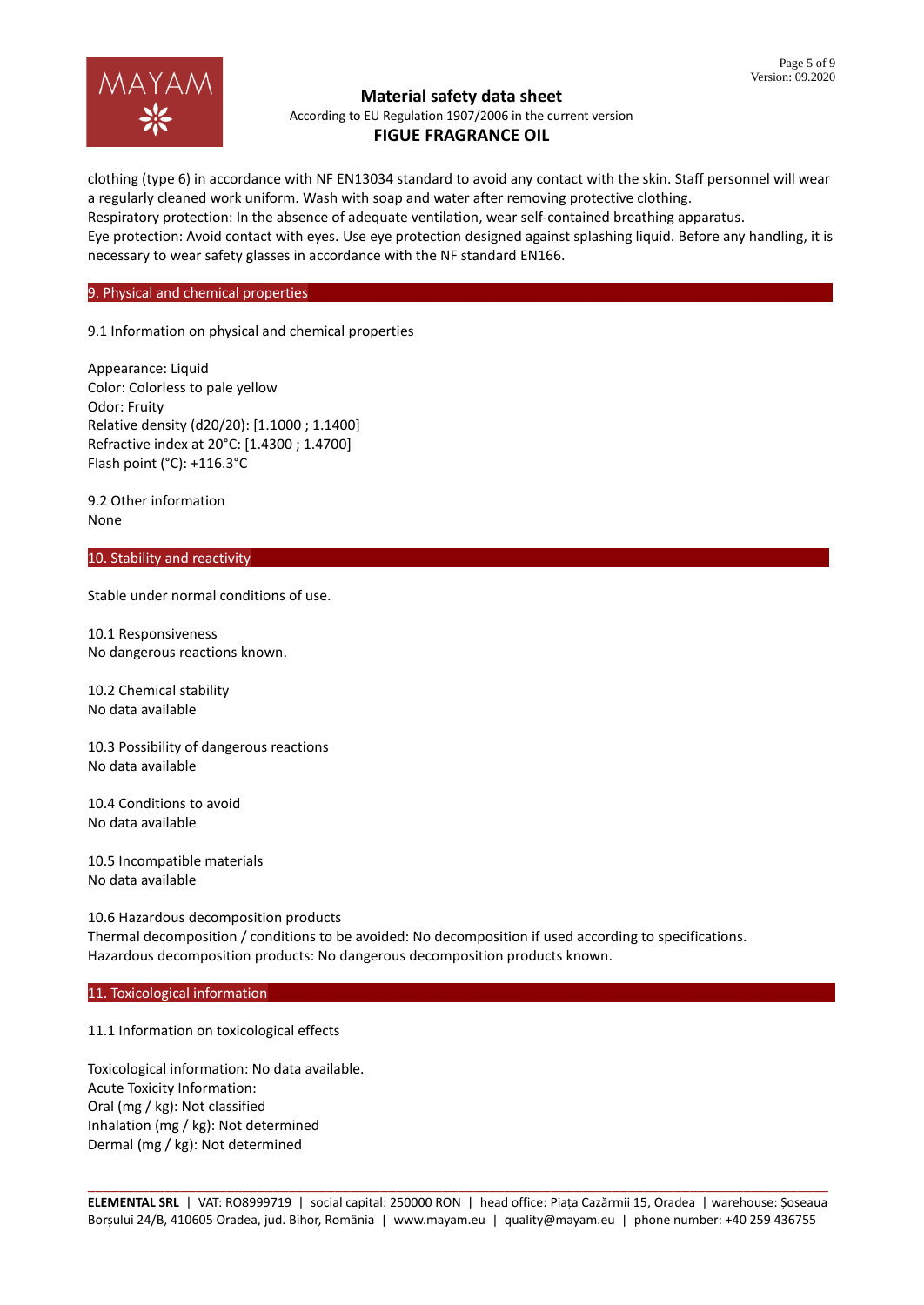

### 12. Ecological information

12.1 Toxicity

Do not leave the product, even diluted or in great quantity, penetrate the ground water, water or the drains.

12.2 Persistence and degradability No data available

12.3 Bioaccumulation potential No data available

12.4 Ground mobility No data available

12.5 Results of PBT and vPvB assessment No data available

12.6 Other adverse effects No data available

13. Disposal considerations

### 13.1 Waste treatment methods

The product must not be disposed of with household garbage. Do not throw waste into the sewer. Do not contaminate ponds, waterways or sewers with product residues, chemicals or packaging already in use. Send to a company licensed to handle waste.

Contaminated packaging: Empty the remains. Dispose of as unused product. Do not reuse empty containers. Comply with local regulations.

### 14. Transport information



14.1 UN number ADR: 3082 (Tunnel restriction code: E) IMDG: 3082 IATA: 3082 Customs Code: 3302909000

14.2 UN shipping name ADR: ENVIRONMENTALLY HAZARDOUS SUBSTANCE, LIQUID, N.O.S. (alpha-Cedrene) IMDG: ENVIRONMENTALLY HAZARDOUS SUBSTANCE, LIQUID, N.O.S. (alpha-Cedrene) IATA: ENVIRONMENTALLY HAZARDOUS SUBSTANCE, LIQUID, N.O.S. (alpha-Cedrene)

14.3 Class of danger for transport ADR: 9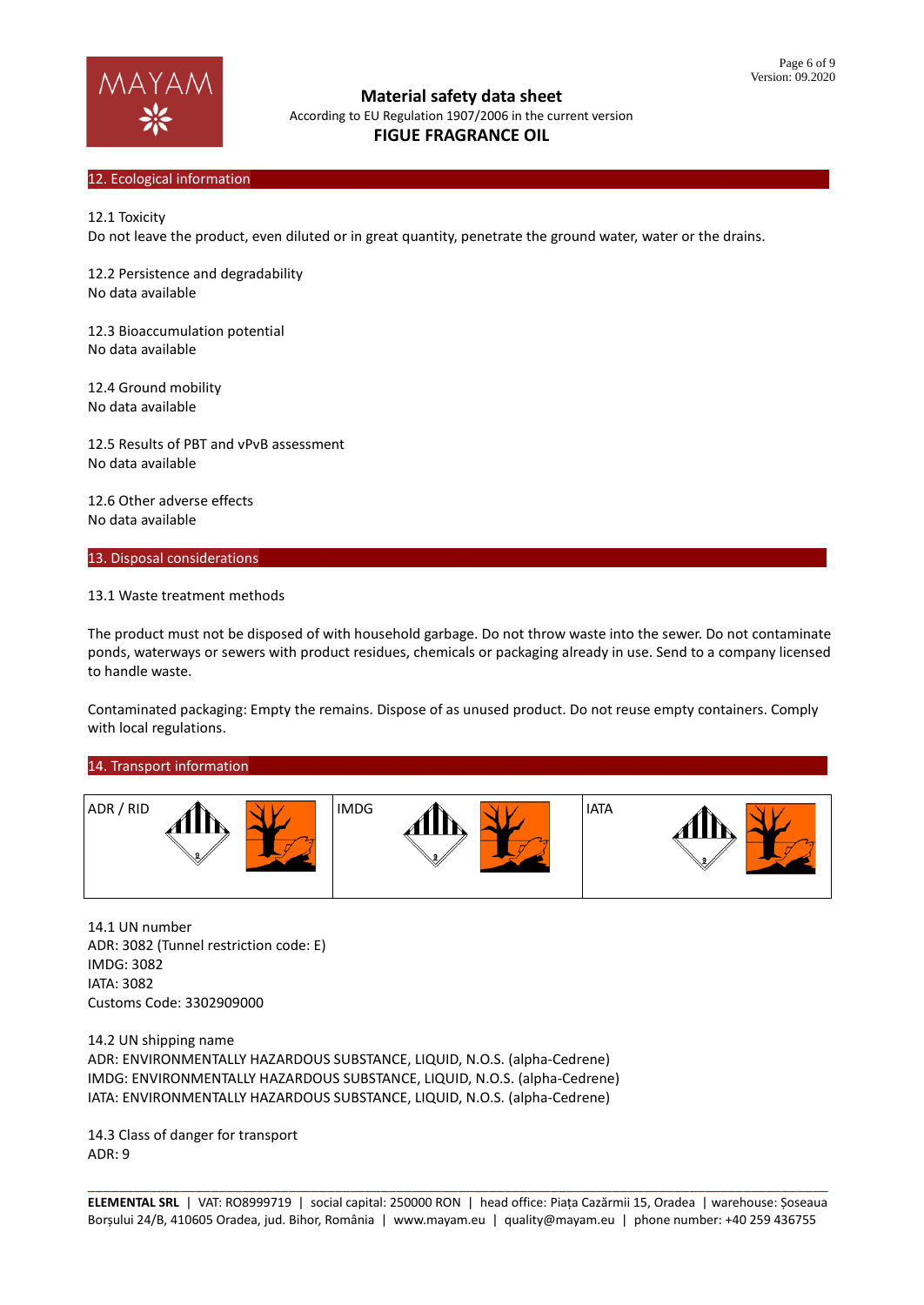

IMDG: 9 IATA: 9

14.4 Packing group ADR: III IMDG: III IATA: III

14.5 Environmental hazards IMDG: Marine Pollutant

14.6 Special precautions for users No data available

14.7 Transport in bulk according to Annex II of MARPOL 73/78 and the IBC code No data available

### 15. Regulatory information

15.1 Regulations and legislation on health, safety and environment specific to the substance or mixture Class of water contamination (Germany): WGK

15.2 Chemical safety assessment. No data available

16. Additional information

16.1 Abbreviations:

ADR: European Agreement concerning the International Carriage of Dangerous Goods by Road. CAS: Chemical Abstracts Service (division of the American Chemical Society). CLP: Classification, Labeling, Packaging. DNEL: Derived No Effect Level. EINECS: European Inventory of Existing Commercial Chemical Substances. GHS: Globally Harmonized System of Classification and Labeling of Chemicals. IATA: International Air Transport Association. IATA-DGR: Dangerous Goods Regulation by the "International Air Transport Association" (IATA). ICAO: International Civil Aviation Organization. ICAO-TI: Technical Instructions by the "International Civil Aviation Organization" (ICAO). IMDG: International Maritime Code for Dangerous Goods. INCI: International Nomenclature of Cosmetic Ingredients. LTE: Long-term exposure. PNEC: Predicted No Effect Concentration. RID: Regulation Concerning the International Transport of Dangerous Goods by Rail. STE: Short-term exposure. STEL: Short Term Exposure limit. STOT: Specific Target Organ Toxicity. 16.2 Full text of the H phrases mentioned in point 3:

H304 - May be fatal if swallowed and enters airways.

H317 - May cause an allergic skin reaction.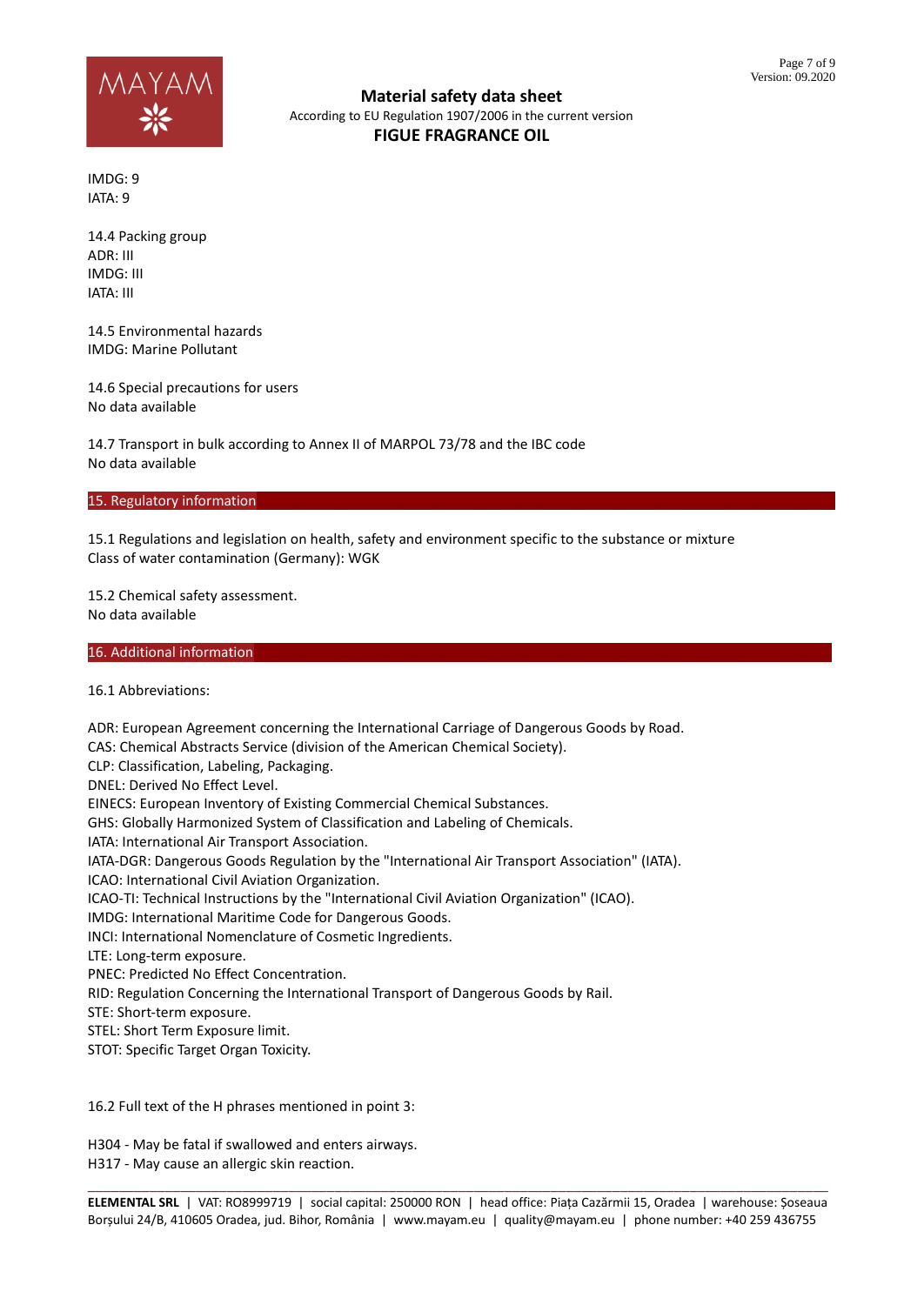

H400 - Very toxic to aquatic life.

H410 - Very toxic to aquatic life with long lasting effects.

H411 - Toxic to aquatic life with long lasting effects.

# **DECLARATION OF ALLERGENS**

7th Amendment to Directive 76/768/EC, annex III, part I (2003/15/EC)

| <b>I.N.C.I.</b>                                           | C.A.S.         | %                        |
|-----------------------------------------------------------|----------------|--------------------------|
| Alpha-Hexyl cinnamic aldehyde (HCA)                       | 101-86-0       | $\overline{\phantom{a}}$ |
| Amyl cinnamic alcohol                                     | 101-85-9       |                          |
| Amyl cinnamic aldehyde (ACA)                              | 122-40-7       |                          |
| Anisyl alcohol                                            | 105-13-5       | $\overline{a}$           |
| Benzyl salicylate                                         | 118-58-1       |                          |
| Benzyl benzoate                                           | 120-51-4       |                          |
| Benzyl cinnamate                                          | 103-41-3       |                          |
| Benzyl alcohol                                            | 100-51-6       | 0,0060                   |
| Cinnamic alcohol                                          | $104 - 54 - 1$ | $\overline{a}$           |
| Cinnamic aldehyde                                         | 104-55-2       |                          |
| Citral                                                    | 5392-40-5      | 0,0012                   |
| Citronellol                                               | 106-22-9       | 0,0001                   |
| Coumarin (2p-1-benzopyran-2-one)                          | 91-64-5        | $\blacksquare$           |
| d-Limonene                                                | 5989-27-5      | 0,0059                   |
| Eugenol                                                   | 97-53-0        | 0,0004                   |
| Farnesol                                                  | 4602-84-0      | 0,0015                   |
| Geraniol                                                  | $106 - 24 - 1$ | 0,0021                   |
| Lyral (Hydroxymethylpentyl cyclohexene carbaldoxaldehyde) | 31906-04-4     | $\blacksquare$           |
| Hydroxycitronellal                                        | 107-75-5       | $\overline{\phantom{a}}$ |
| Isoeugenol                                                | $97 - 54 - 1$  |                          |
| alpha-Iso-methyl ionone                                   | 127-51-5       | $\overline{\phantom{a}}$ |
| Linalool                                                  | 78-70-6        | 0,0007                   |
| Methyl heptine carbonate                                  | 12/06/11       | $\overline{a}$           |
| Oakmoss absolute                                          | 9000-50-4      | $\overline{a}$           |
| p-tert-Butyl-alpha- methylhydrocinnamic aldehyde          | 80-54-6        | $\overline{\phantom{a}}$ |
| Tree moss                                                 | 68648-41-9     |                          |